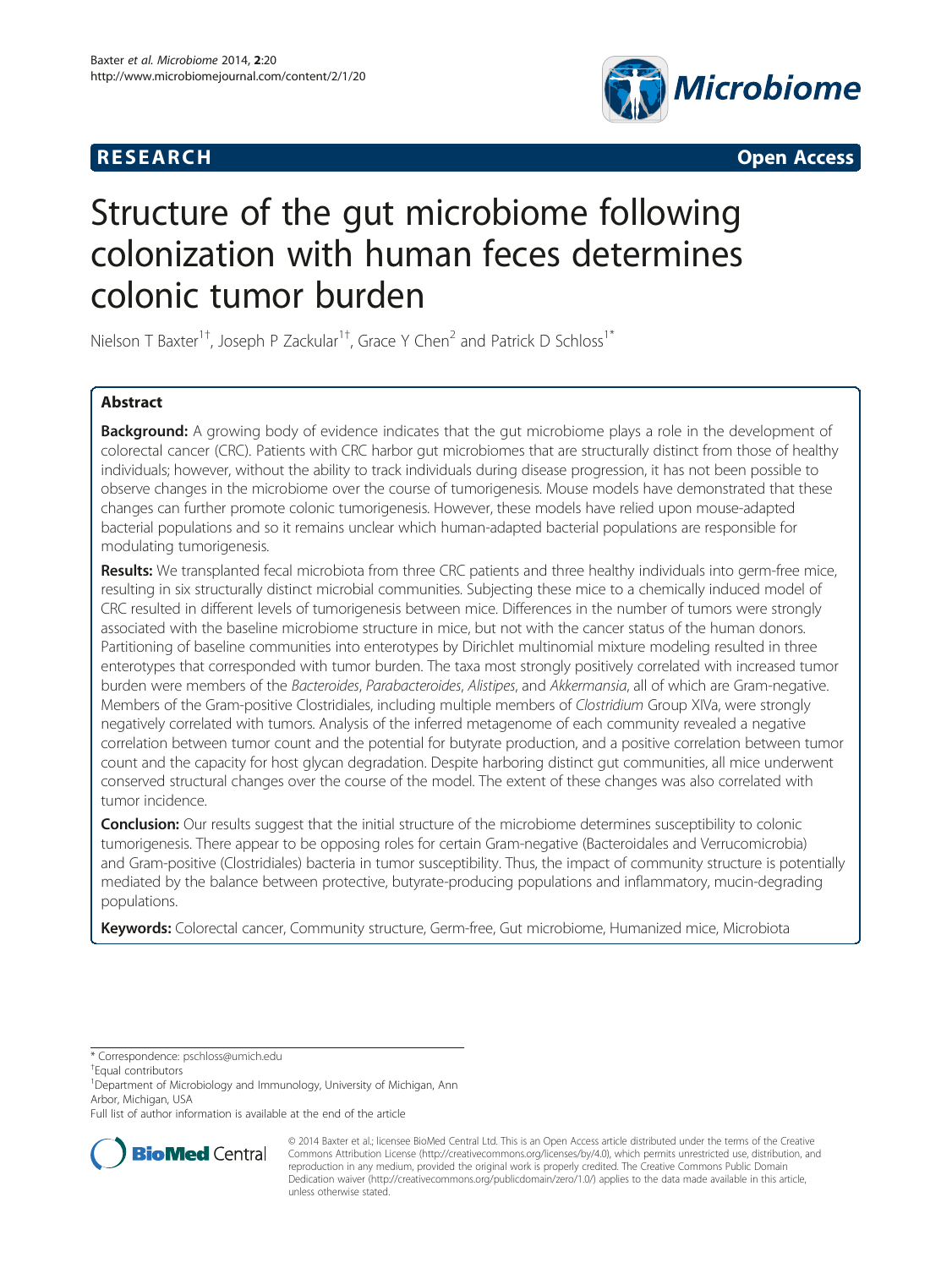# Background

Colorectal cancer (CRC) is the second leading cause of cancer-related death in the United States each year [\[1](#page-9-0)]. Recent evidence suggests that the community of microbes inhabiting the gastrointestinal tract plays an important role in the development and progression of CRC [\[2](#page-9-0)-[4](#page-9-0)]. This community, termed the gut microbiome, is known to influence cancer-related functions, including cell proliferation, angiogenesis, and apoptosis, and it is strongly linked to diet, obesity, and inflammation, which are known risk factors of CRC [\[5](#page-9-0)-[9\]](#page-9-0). Using a mouse model of CRC, we have shown that structural changes to the microbiome occur during tumorigenesis and result in a gut microbiome with an increased tumorigenic capacity [[10](#page-9-0)]. These findings demonstrate that the gut microbiome has a causal role in the development and progression of CRC.

Several survey-based studies have shown that CRC patients harbor microbial communities that are structurally distinct from those of healthy individuals [[11](#page-9-0)-[15](#page-9-0)]. However, there has been no consensus among these studies as to which bacterial populations are important. In mouse models, several gut commensals have been shown to promote tumorigenesis in the colon. Both enterotoxigenic Bacteroides fragilis (ETBF) and strains of Escherichia coli that carry the *pks* pathogenicity island can promote tumorigenesis by the production of toxins [[3,4](#page-9-0)]. Fusobacterium nucleatum has also been shown to potentiate tumorigenesis in mouse models and cell culture experiments by stimulating inflammation via myeloid cell recruitment or activation of β-catenin signaling [[2,16](#page-9-0)]. Fusobacterium was also found to be enriched in a subset of human colon adenomas [\[15\]](#page-9-0). Although there is increasing evidence that Fusobacterium is involved in CRC cases, it was detected in less than half of adenomas, which suggests that other bacterial populations are capable of potentiating tumorigenesis [\[2](#page-9-0)]. In fact, it may be that CRC is a polymicrobial disease requiring combinations of these or other populations to influence tumorigenesis.

While individual bacterial species have been associated with some human CRC cases, in other cases the capacity of the microbiome to modulate tumorigenesis could be determined by the structure of the community as a whole rather than the presence or absence of individual populations [\[4,17](#page-9-0)]. The potentially polymicrobial influence of the gut microbiome on this disease necessitates the disentangling of the complex interactions between bacterial populations in the gut. Understanding these interactions requires investigation of the relationship between the microbiome and tumorigenesis under a diverse set of community structures. Unfortunately, mechanistic studies typically rely on experiments with conventionally reared inbred mice living in homogenous, controlled environments, leading to relatively little variation in microbiome structure between individual animals. Although, experiments in con ventional mice are useful for understanding the mechanisms by which the microbiome modulates tumorigenesis, they are limited by investigating only those bacterial strains found in laboratory mice, many of which are absent in human beings. It is reasonable to expect that incorporating human-associated microbial populations into these experiments would increase the ability to translate results to human beings.

To investigate the role of microbiome structure in tumorigenesis, we combined the advantages of the high interpersonal variation among human beings and the convenience of a mouse model. We inoculated germ-free mice with microbiota from human subjects harboring distinct microbiomes. This technique enabled us to test the effect of different baseline microbiome communities with variation beyond what is seen in conventionally reared mice. The transfer of human microbiota to germ-free mice, sometimes referred to as 'humanization', has been employed to study the microbiome in the context of several other diseases. In studies of diabetes, obesity, and malnutrition, colonization with human feces has been reported to recapitulate the phenotype of the human donors in the recipient mice [\[18-21](#page-9-0)]. Thus, in addition to searching for tumor-modulating community structures, we sought to determine whether this strategy could be used to recapitulate the tumor-promoting capacity of CRC patients' microbiota in mice.

# **Methods**

#### Mouse experiments

Fecal samples from three healthy individuals and three patients found to harbor carcinomas were obtained through the Early Detection Research Network (Additional file [1](#page-9-0): Table S1). Diagnoses were determined based on colonoscopy and histology. All six samples were PCR-negative for the ETBF toxin and the E. coli pks island [\[4,](#page-9-0)[22](#page-10-0)]. Collection of the human feces used in this study was approved by the University of Michigan Institutional Review Board. All enrollees granted consent to participate in the study. Inocula were prepared by mixing 200 mg of each sample in 5 ml of PBS. Age-matched (6 to 10 weeks), male, germ-free C57BL/6 mice were inoculated by oral gavage with 100 μl of inoculum ( $n = 10$  for groups H1 and C1,  $n = 5$  for others). Mice were housed five mice per cage. Three weeks after inoculation, mice received a single intraperitoneal injection of azoxymethane (AOM; 10 mg/kg of body weight). Five days later, mice were subjected to the first of three five-day rounds of 2% dextran sulfate sodium (DSS) administered *ad libitum* in the drinking water (Figure [1](#page-2-0)). Sixteen days of recovery separated each round of DSS. Three weeks after the third and final round of DSS, mice were euthanized and colonic tumors were enumerated. With this model, mice consistently develop noninvasive adenomas with dysplastic changes [\[23,24](#page-10-0)]. Throughout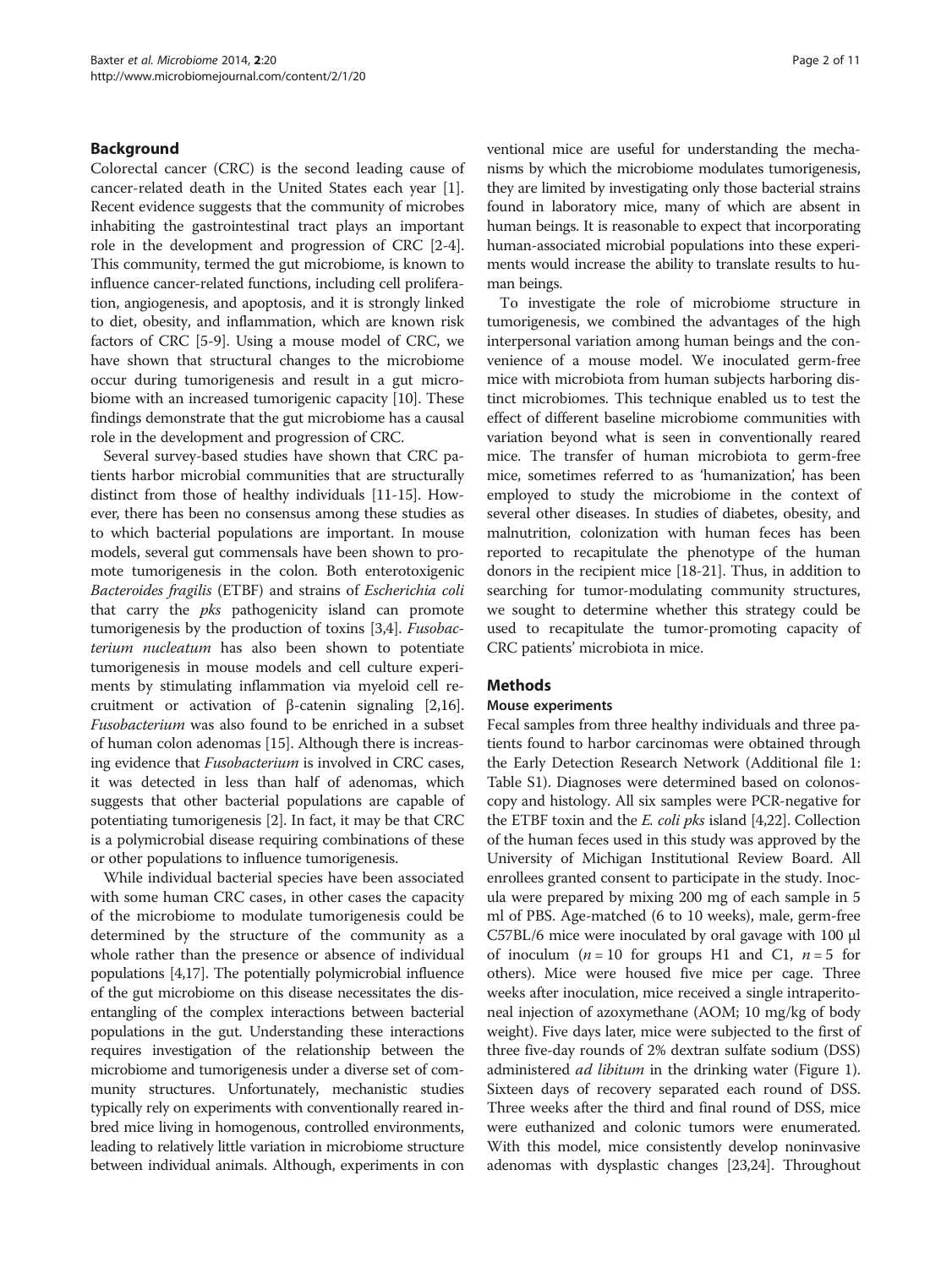

<span id="page-2-0"></span>

the experiment, the mice were housed in germ-free isolators at the University of Michigan Germ-free Facility. This animal experiment was approved by the University Committee on Use and Care of Animals at the University of Michigan.

#### DNA extraction and 16S rRNA gene sequencing

Mouse fecal samples were collected throughout the experiment and frozen at −20°C. Genomic DNA from samples collected on days 0 and 73 and the human inocula were isolated using the PowerSoil-htp 96 Well Soil DNA isolation kit (MO BIO, Carlsbad, CA, USA) using an epMotion 5075 automated pipetting system. The V4 region of the 16S rRNA gene was amplified using custom barcoded primers and sequenced as described previously using an Illumina MiSeq sequencer [\[25](#page-10-0)]. All fastq files and the MIMARKS spreadsheet are available online [\[26](#page-10-0)].

#### Sequence curation and analysis

The 16S rRNA gene sequences were curated using the mothur software package, as described previously [\[25,27](#page-10-0)]. Briefly, paired end reads were assembled into contigs and aligned to the SILVA 16S rRNA sequence database [[28](#page-10-0)]. Sequences that failed to align or were flagged as possible chimeras by UCHIME were removed [\[29](#page-10-0)]. Each sequence was classified using a naive Bayesian classifier trained against a 16S rRNA gene training set provided by the Ribosomal Database Project [[30,31\]](#page-10-0). Finally, sequences were grouped based on their taxonomic classification or clustered into operational taxonomic units (OTUs) based on a 97% similarity cutoff. The number of sequences in each sample was rarefied to 3,306 sequences per sample, to minimize the effects of uneven sampling. Parallel sequencing and processing of a mock community indicated that the error rate of the curated sequences was 0.085%.

The dissimilarity in community structure between samples was calculated using the  $\Theta_{\text{YC}}$  metric [\[32](#page-10-0)]. The  $\Theta_{\text{YC}}$ distances between samples were used for ordination analysis by nonmetric dimensional scaling (NMDS) in two dimensions. Ten iterations were performed and the resulting ordination that had the lowest stress was used for data visualization. Dirichlet multinomial mixture models were generated to group samples into enterotypes based on the abundance of bacterial genera in each sample [\[33\]](#page-10-0). To identify conserved changes that occurred over the course of the AOM/DSS model, the samples from each mouse on day 0, and the samples collected at the end of the model were grouped into 'baseline' and 'endpoint' categories, respectively. The R randomForest package was used to identify the OTUs that best distinguished between the two categories based on their importance for the classification model [\[34,35](#page-10-0)].

The Phylogenetic Investigation of Communities by Reconstruction of Unobserved States (PICRUSt) software package was used to infer the metagenomic content of each sample, based on the taxonomy and abundance of each OTU [\[36](#page-10-0)]. Although this method is limited by the number of available genomes, it has been shown to replicate metagenomes to a high degree of accuracy, especially for human-adapted bacterial communities. The weighted nearest sequenced taxon index (NSTI) for our samples was  $0.056 \pm 0.01$ . In general, NSTI values below 0.06 suggest that closely related reference genomes were available for the dataset [\[37\]](#page-10-0). From the inferred metagenomes, we identified KEGG orthologs that could be used as markers for butyrate production or host glycan degradation. Because either butyrate kinase or butyryl-CoA:acetate CoA-transferase is required for butyrate production in the gut, the KEGG orthologs chosen as markers for butyrate production were K00929 (butyrate kinase (EC:2.7.2.7)), K01034 (acetate CoAtransferase α subunit (EC:2.8.3.8)), K01035 (acetate CoAtransferase β subunit (EC:2.8.3.8)) [\[38\]](#page-10-0). To choose markers for glycan degradation, we found all of the KEGG orthologs annotated as sialidases, fucosidases, sulfatases, or members of the glycoside hydrolase family 18, as these classes of enzymes are necessary, and moderately specific for host glycan degradation [\[39,40](#page-10-0)]. Ten such KEGG orthologs were found in the metagenomes and used as markers: K01138 (uncharacterized sulfatase (EC:3.1.6.−)), K01130 (arylsufatase (EC:3.1.6.1)), K01135 (arylsufatase B (EC:3.1.6.12)), K01137 (N-acetylglucosamine-6-sulfatase (EC:3.1.6.14)), K01134 (arylsufatase A (EC:3.1.6.8)), K011 86 (sialidase-1 (EC:3.2.1.18)), K01206 (α-L-fucosidase (EC:3.2.151)), K01183 (1,4-β-poly-N-acetylglucosaminidase (EC:3.2.1.14)), K01205 ( $\alpha$ -N-acetylglucosaminidase (EC:3.2.1.50)), and K05970 (sialate O-acetylesterase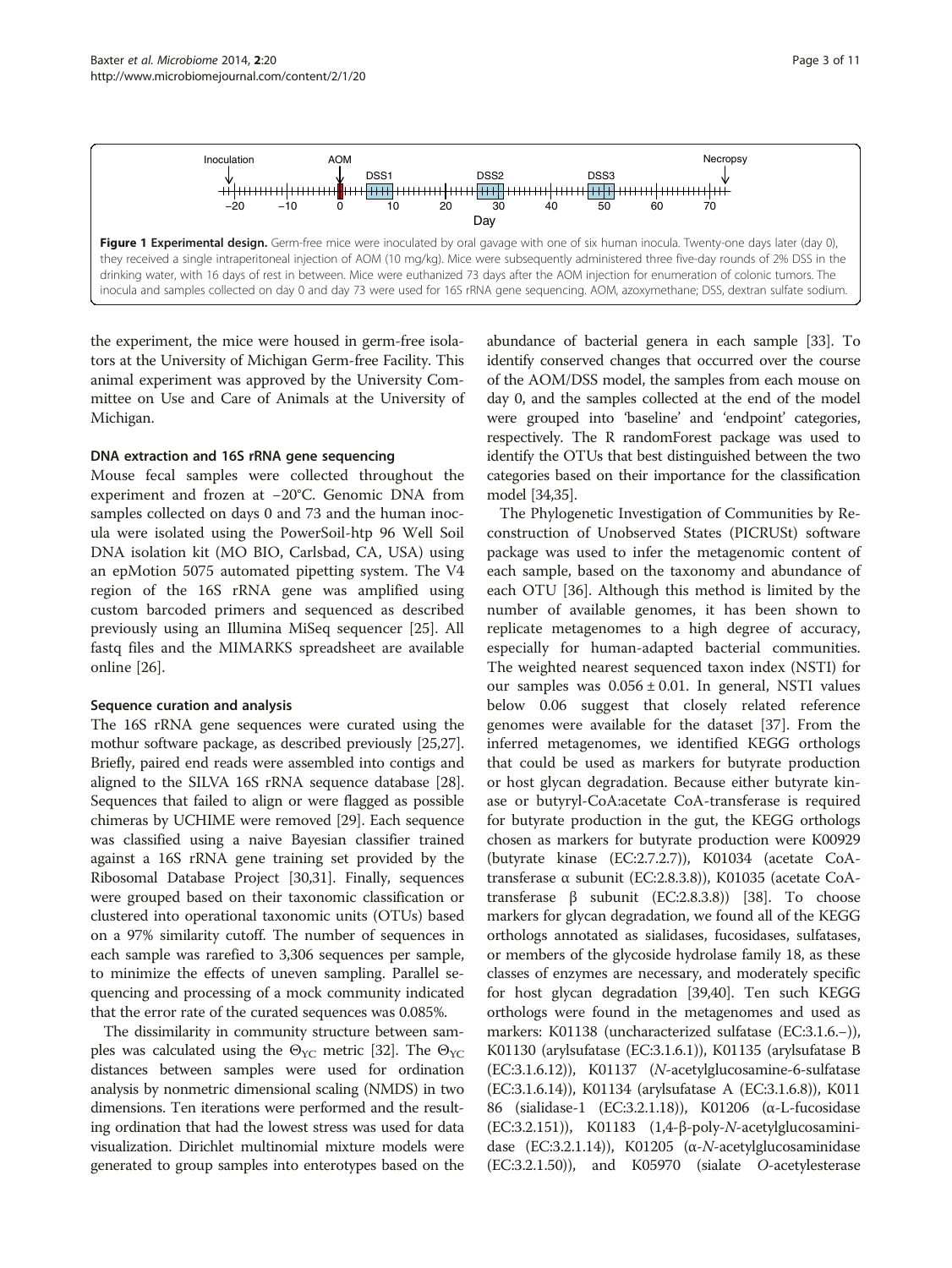(EC:3.1.1.53)). Finally, we calculated the Spearman correlation coefficients between tumor counts and these KEGG orthologs.

## Statistical analysis

Differences in tumor counts between Dirichlet multinomial mixture (DMM) partitions were examined using a Wilcoxon rank-sum test. To test whether there was a significant difference in tumor counts between groups that received healthy or cancer-associated inocula, we rank transformed the tumor counts to correct for heteroscedasticity and performed a nested analysis of variance (ANOVA). Differences in community structure were examined using analysis of molecular variance (AMOVA) in mothur [\[41\]](#page-10-0).

# Results

# Colonization of germ-free mice with human microbiota

We colonized germ-free mice with human feces from six individuals to determine whether different initial community structures would yield different numbers of tumors after going through the AOM/DSS model. This model was selected because the progression tumors in the AOM/DSS model closely resembles that of human CRC, including early mutations in APC or β-catenin signaling [[42](#page-10-0)]. Furthermore, the model achieves colonic tumors and complete penetrance in the widely available C57BL/6 strain within 73 days. Three of the donors had healthy colons (H1, H2, H3) and three had colonic carcinomas (C1, C2, C3). Samples were chosen because they represented broad variation in community structure (Figure [2A](#page-4-0)). Following gavage and a 21-day colonization period, groups showed varying levels of similarity to their inocula based on phylum level relative abundances and the  $\Theta_{\text{YC}}$  distances calculated from OTU abundances (Figure [2](#page-4-0)A,B). Low  $\Theta_{\text{YC}}$  distances between mice within groups suggested that individual communities were consistent within each group, while large  $\Theta_{\text{YC}}$  distances between groups suggested that each group harbored a gut microbiome that was structurally distinct from the others. Pairwise AMOVA between groups revealed that colonization with different inocula resulted in significantly different community structures (P < 0.01, Benjamini-Hochberg correction). These results suggest that although mice do not closely resemble their inoculum, all sets of mice developed stable, structurally distinct gut communities.

# Tumor incidence is linked to initial community structure

Once colonized, mice were subjected to the AOM/DSS model of CRC. We observed significant variation in the number of tumors between mice (Figure [3](#page-5-0)A). These differences were associated with the inoculum they received, but not the cancer status of the human donor (nested ANOVA  $P < 0.0005$ ). Thus, the phenotypes of the human

subjects were not transferred to their mouse counterparts. Ordination of the communities revealed an association between the community structure of each group at the beginning of the AOM/DSS model and their median tumor counts (Figures [3](#page-5-0)B and Additional file [1:](#page-9-0) Figure S1). To test for cage effects, groups H1 and C1 were each inoculated into duplicate cages of five mice each  $(n = 10$  per inoculum). There was no significant difference in baseline microbiome structure  $(P > 0.05, AMOVA)$  or tumor counts  $(P > 0.05$ , Wilcoxon test) between cages within each group.

To determine which OTUs were driving this trend, we generated a biplot using the NMDS axes generated from the  $\Theta_{\text{YC}}$  distances between samples collected at the time of AOM injection (day 0; Figure [3](#page-5-0)B). Among the OTUs most strongly correlated with high tumor counts were two OTUs from the genus Bacteroides (OTUs 1 and 4). More detailed characterization of these OTUs indicated that OTU 1 was closely affiliated with B. uniformis and OTU 4 was affiliated with a mixture of Bacteroides species, including B. fragilis, B. ovatus, B. xylanisolvens, and B. thetaiotaomicron. Both of these OTUs were found in all six cohorts of mice and their initial abundances were positively correlated with tumor counts ( $\rho = 0.47$  and 0.49, respectively; both  $P < 0.005$ ; Spearman correlation). Interestingly, all samples were PCR-negative for the ETBF toxin gene, suggesting that OTU 4 was not ETBF. Other OTUs associated with high tumor counts were affiliated with the genera Parabacteroides (OTU 18) and Alistipes (OTU 19), as well as an OTU affiliated with the species Akkermansia muciniphila (OTU 11). In addition, several OTUs associated with Clostridium Group XIVa (OTUs 7, 9, 15, and 17), Clostridium Group IV (OTU 49), and unclassified members of the Lachnospiraceae (OTUs 67 and 13) were correlated with lower tumor counts. These results indicate that the relative abundance of specific OTUs in the starting community could be associated with tumor counts.

To further test the association between the starting community structure and tumor incidence we clustered samples into community types using DMM models based on the abundance of bacterial genera found in the mice. This approach allowed us to quantify the association between the starting community structure and tumor burden in an unbiased manner. The DMM model with the highest likelihood partitioned the samples into three enterotypes (Figures [4A](#page-6-0) and Additional file [1](#page-9-0): Figure S2). Enterotype 1 was composed exclusively of samples from the three treatment groups with the highest tumor counts (H2, C3, H1). Enterotype 2 was composed of samples from C1, which had the third lowest tumor count. Enterotype 3 was composed entirely of samples from the two groups with the lowest tumor counts (C2, H3). As a result, mice in enterotype 1 had significantly more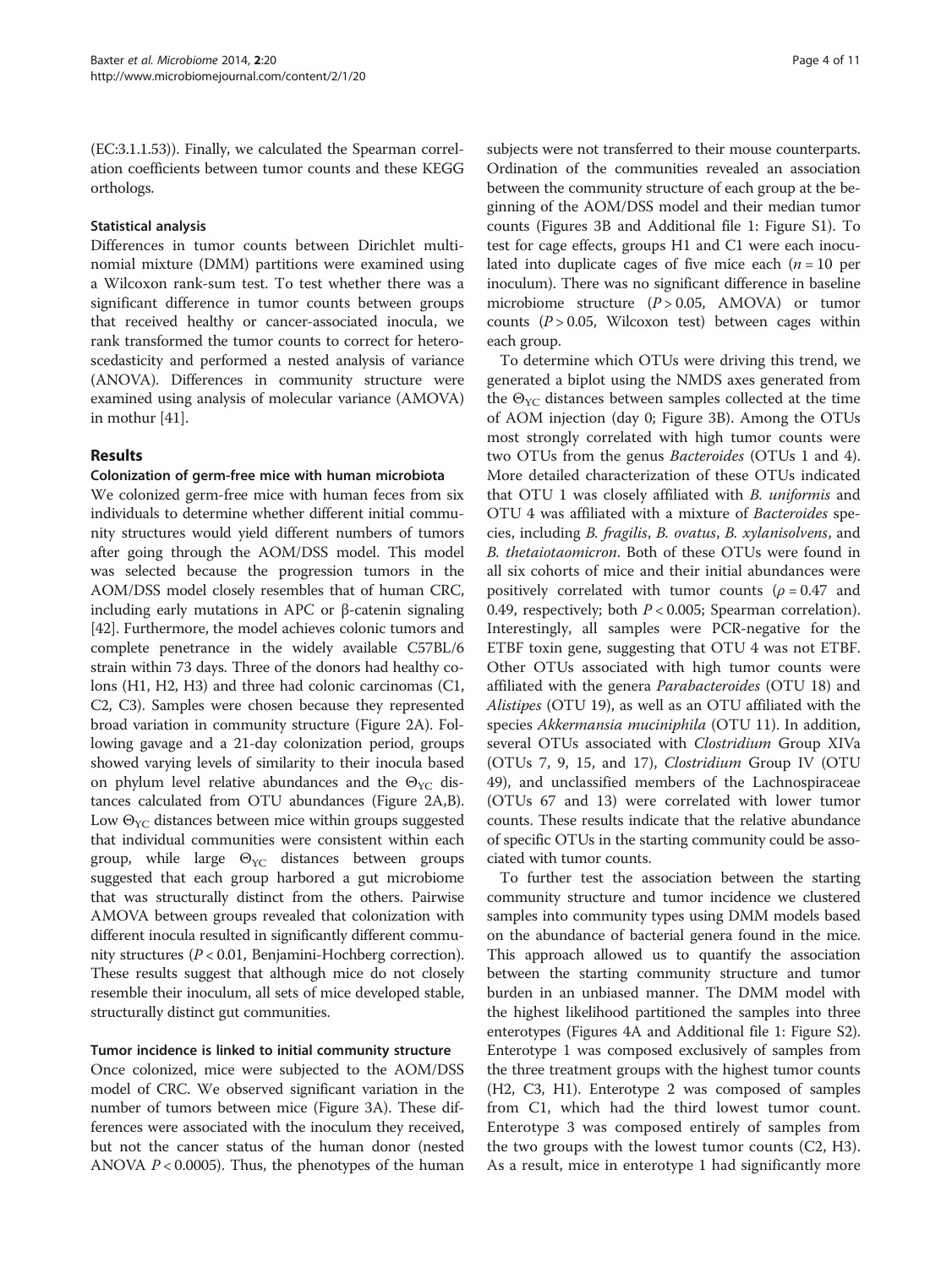<span id="page-4-0"></span>

tumors than the other two partitions  $(P < 0.05$ , Wilcoxon test; Figure [4](#page-6-0)B). Consistent with the OTU analysis, the DMM partition with the highest tumor counts was enriched for the genus Bacteroides (Figure [4C](#page-6-0)). In addition, other genera within the order Bacteroidales (Parabacteroides and Alistipes), as well as *Akkermansia*, were enriched in enterotype 1. An unclassified member of the Porphyromonodaceae, was enriched in enterotype 2, which had significantly fewer tumors than enterotype 1. Enterotype 3, which had the fewest tumors, was enriched for several genera within the order

Clostridiales (Clostridium Group XIVa, Clostridium Group XI, Clostridium Group XVIII, Flavonifractor, and unclassified Lachnospiraceae). These data suggest a potentially tumorigenic role for certain members of Bacteroidales and a protective role for certain members of Clostridiales.

#### Changes in the microbiome during the AOM/DSS model

To determine the extent to which the microbiomes of each group changed over the course of the AOM/DSS model, we calculated the  $\Theta_{\text{YC}}$  distances between the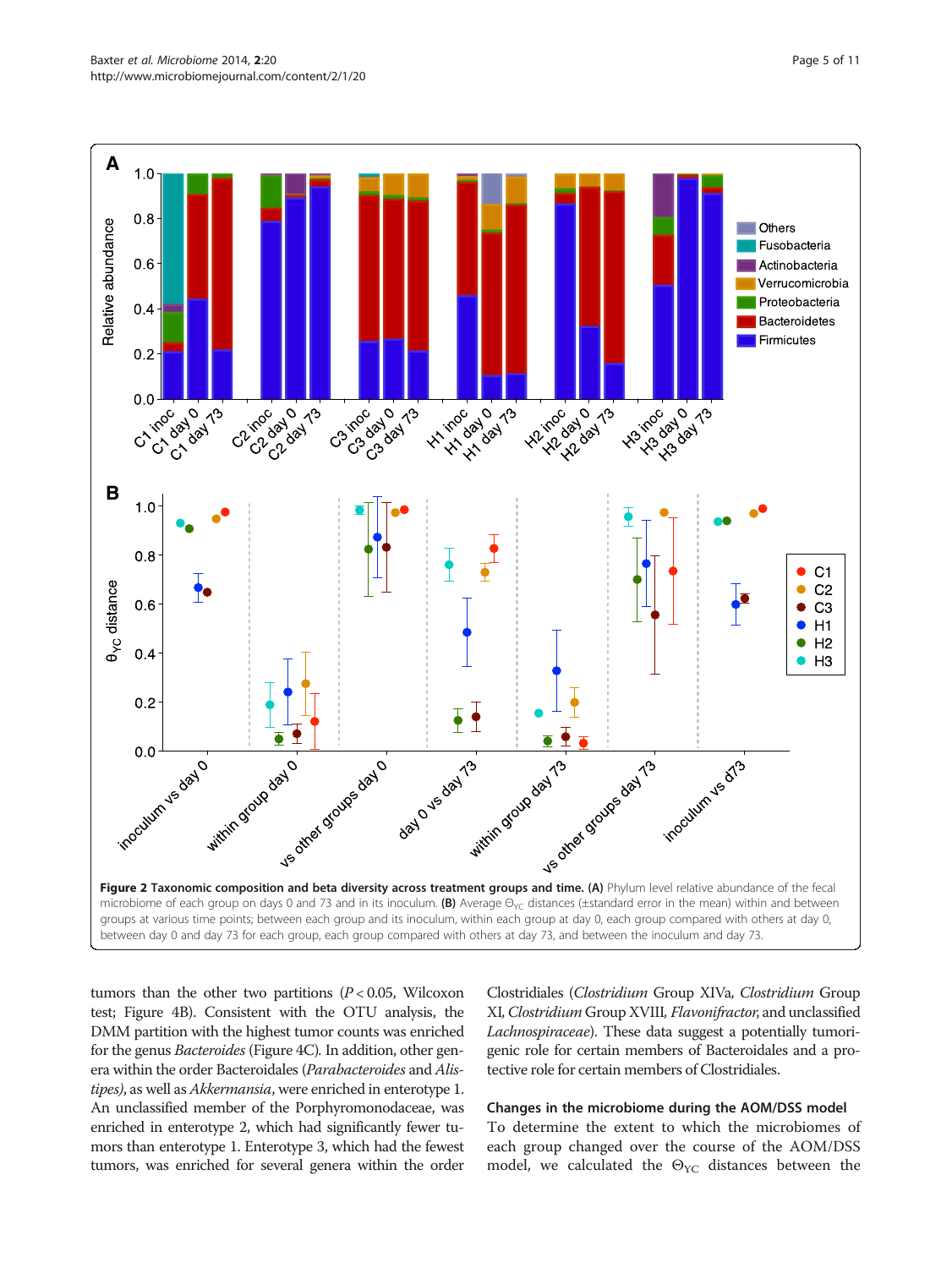communities in mice at the time of AOM injection and at the end of the experiment. Interestingly, the two groups with the highest tumor counts (H2, C3) changed very little over time ( $\Theta_{\text{YC}}$  = 0.12 and 0.14), while the microbiomes of the three groups with the lowest tumor counts (C2, H3, C1) changed substantially ( $\Theta_{\text{YC}}$  = 0.73, 0.76, 0.83) (Figure [2A](#page-4-0)). Thus, the closer the initial community of each group was to the tumor-associated endpoint community, the more tumors those mice developed.

To identify which OTUs changed over time, we combined samples from all six treatment groups and used the Random Forest machine-learning algorithm to identify the OTUs that allowed us to differentiate between the samples from the beginning and end of the model, regardless of the inoculum. The resulting model was able to distinguish between the baseline and endpoint samples with 98.6% accuracy. The OTUs that provided the greatest mean decrease in accuracy when removed from the analysis were affiliated with Turicibacter (OTU 36), Bacteroides (OTU 4), Porphyromonadaceae (OTU 59), and several genera within the Clostridiales (OTUs 113, 25, 28, 127, 144, 42, and 17; Figure [5\)](#page-7-0). Despite harboring drastically different community structures, all treatment groups underwent conserved changes in microbiome structure over the course of the model.

# Tumor incidence is linked to butyrate production and host glycan degradation

Our experiments suggested that Clostridiales, Bacteroidales, and Akkermansia played a role in modulating tumorigenesis.

<span id="page-5-0"></span>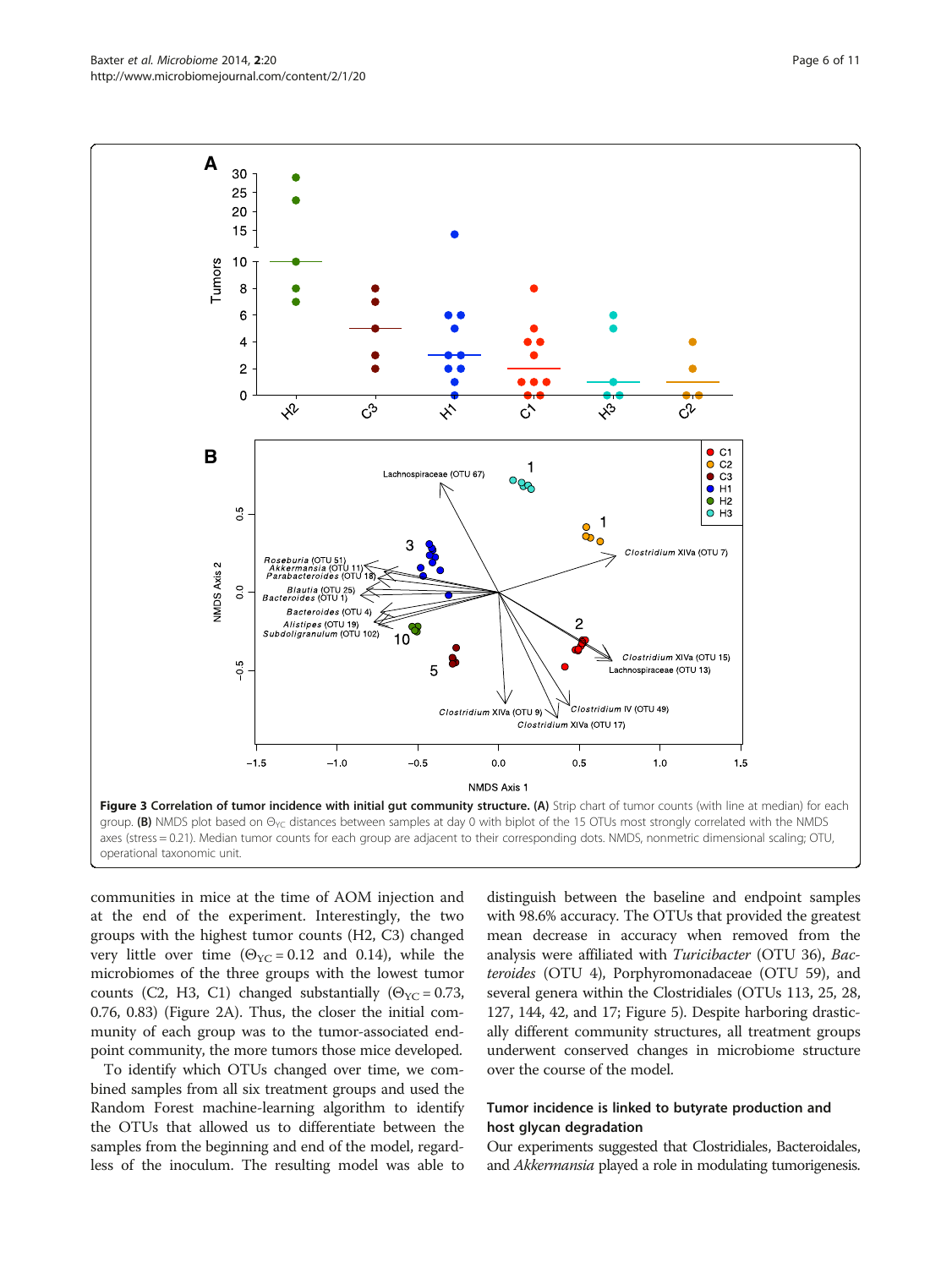<span id="page-6-0"></span>

Members of the Clostridiales, especially *Clostridium* Group XIVa, are the predominate producers of intestinal butyrate, an important anti-inflammatory and anti-tumorigenic metabolite in the gut [\[38,43,44](#page-10-0)]. Bacteroides and Akkermansia, on the other hand, are known to break down host-derived glycans, especially mucin. Mucin degradation has been linked to intestinal inflammation and can facilitate colonization of intestinal pathogens [\[45-47](#page-10-0)]. To test whether the genomic potential for these metabolic activities is linked to tumor incidence, we used the PICRUSt software package to predict the metagenomic content for each sample at the time of AOM injection. Butyrate production in the gut requires either butyryl-CoA:acetate CoA-transferase or butyrate kinase [\[32\]](#page-10-0). KEGG orthologs (KOs) of the α and β subunits of butyryl-CoA:acetate CoA-transferase were negatively correlated with tumor incidence ( $\rho < -0.35$ , P < 0.05). Butyrate kinase had the same trend, but the correlation was not statistically significant ( $\rho = -0.30$ ,  $P = 0.08$ ). Next, we identified KOs for sialidases, fucosidases, sulfatases, and N-acetylglucosaminidases, which are indicative of host glycan degradation [[39,40\]](#page-10-0). Of the ten such KOs found in our metagenomes, seven (two arylsulfatases, an uncharacterized sulfatase, α-L-fucosidase, sialate O-acetylesterase, α-N-acetylglucosaminidase, 1,4-β-poly-N-acetylglucosaminidase) were positively correlated with tumor count ( $\rho > 0.47$ ,  $P < 0.01$ ). None of the three remaining KOs correlated with tumors. Together, these data suggest that the correlation between tumor incidence and the microbiome might be dependent on metabolic activity rather than bacterial phylogeny.

## **Discussion**

The results of this study demonstrate that the structure of the gut microbiome is important for determining susceptibility to inflammation-associated tumorigenesis. We observed strong correlations between the initial community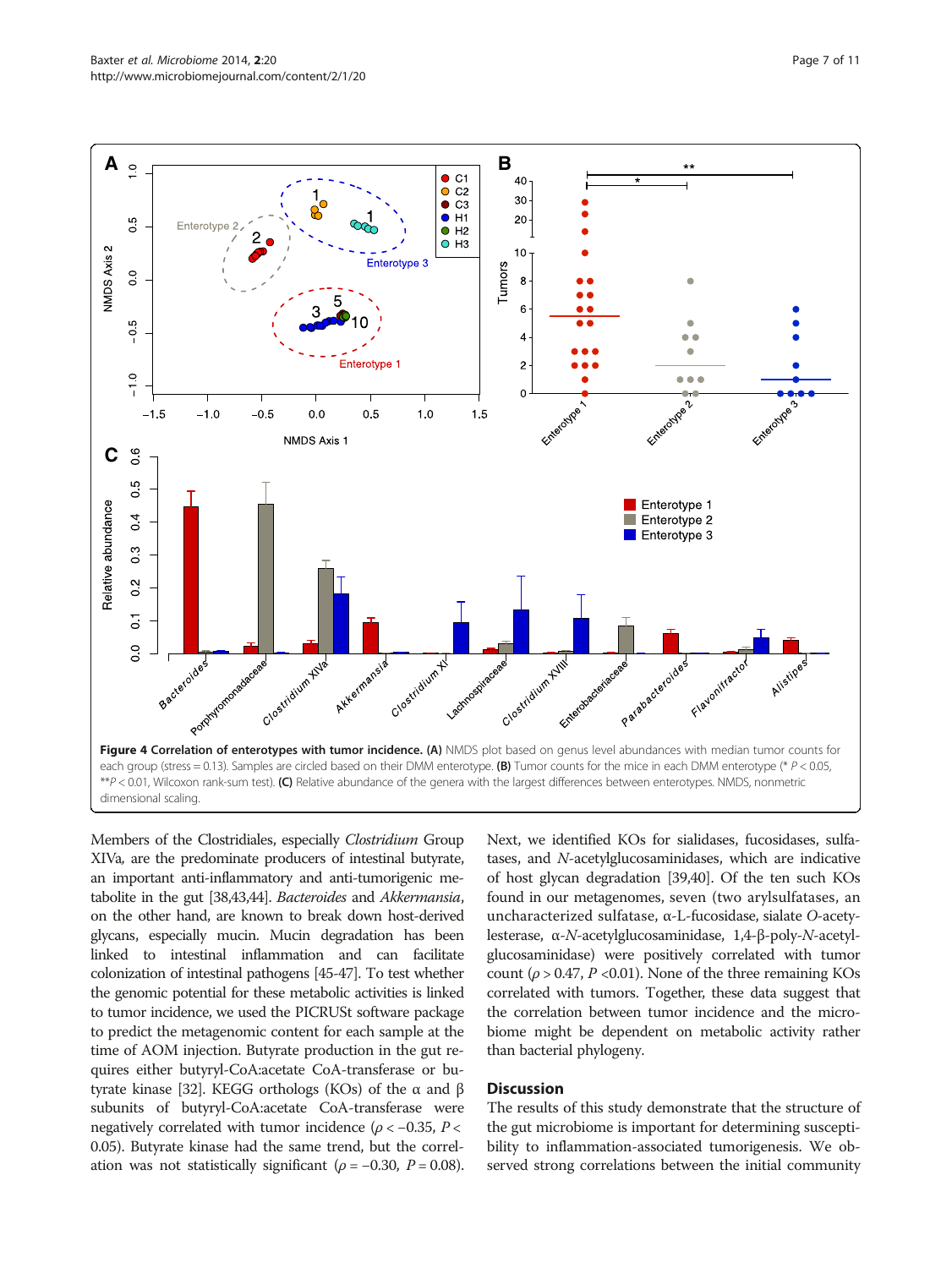<span id="page-7-0"></span>

structure of the gut microbiome and tumor multiplicity. This relationship is driven primarily by two distinct groups of bacteria. In general, we found that members of the Bacteroidales (Bacteroides, Parabacteroides, Alistipes, and Porphyromonodaceae) were associated with a higher rate of tumorigenesis, while members of the Clostridiales, especially Clostridium Group XIVa, were associated with a decreased rate of tumorigenesis. There were exceptions to this pattern, however, as a few OTUs associated with

Clostridiales (OTUs associated with Roseburia, Blautia, and Subdoligranulum) were enriched in the groups with higher tumor counts (Figure [3](#page-5-0)B). However, these OTUs were less abundant (<0.7% mean abundance) than those Clostridiales that were negatively correlated with tumors (≈2% mean abundance). Therefore, the data generally support a model in which susceptibility to colonic tumorigenesis is determined by the balance between the abundance of members of Bacteroidales and Clostridiales. One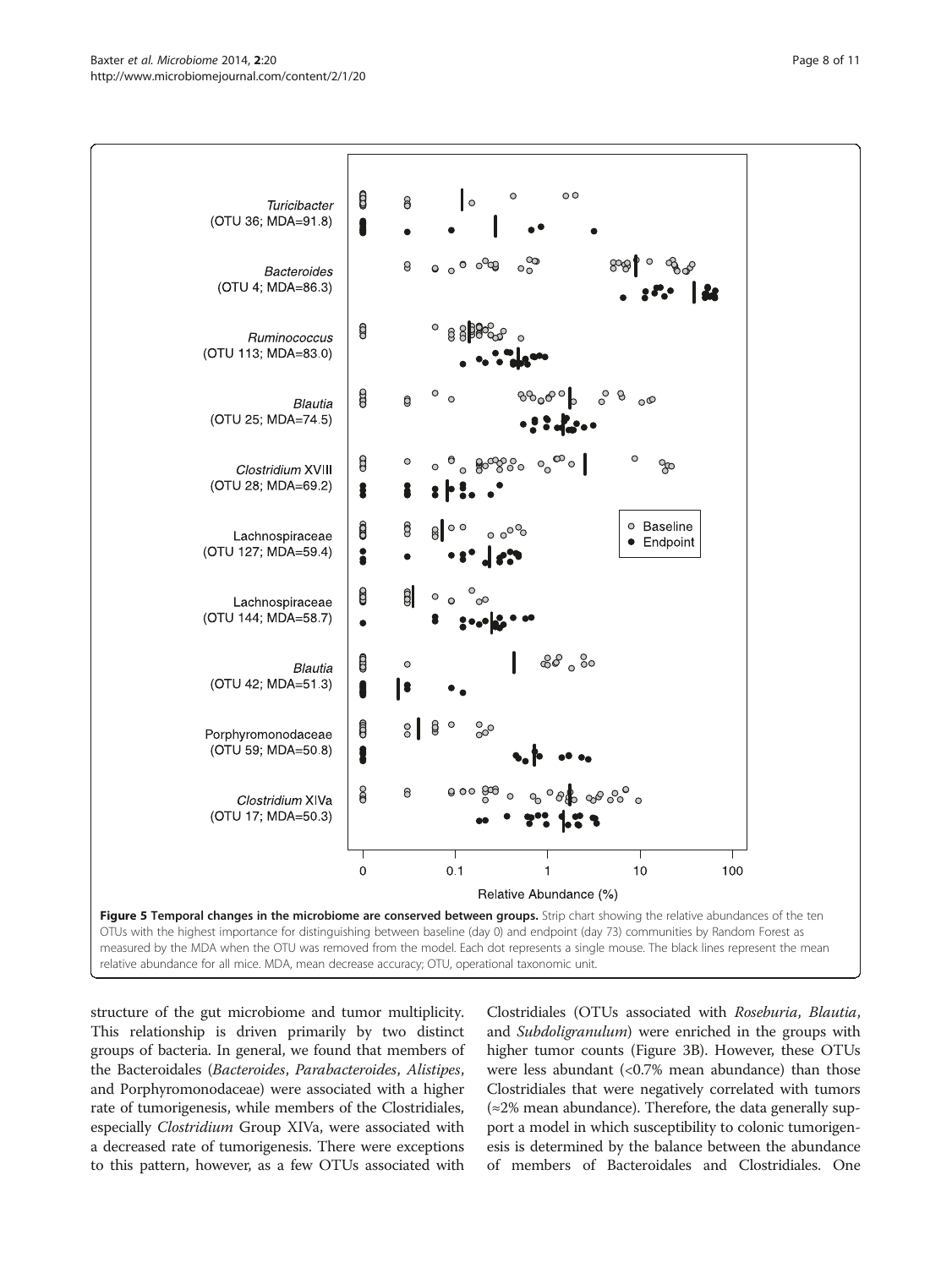limitation of this study is that we only assayed the fecal communities. While this was necessary for correlating baseline community structure with the numbers of tumors that developed, characterization of the mucosal microbiota could potentially yield additional associations with tumor burden. It is also important to note that, although we observed variation in the number of tumors within inoculum groups, we were unable to correlate these differences with any differences in their microbiomes.

Based on our predicted metagenomic analysis, the roles of Clostridiales and Bacteroidales could be dependent on specific metabolic activities. Members of Clostridium Group XIVa are the predominant producers of butyrate in the gut [\[38\]](#page-10-0). Given the anti-inflammatory and antitumorigenic properties of intestinal butyrate, its production by members of Clostridium Group XIVa could explain the association with lower susceptibility to colon tumorigenesis [\[43,44\]](#page-10-0). This hypothesis is supported by our predicted metagenomic data, which correlated the increased potential for butyrate production with decreased tumorigenesis. Bacteroides and Akkermansia were the two genera most strongly correlated with higher rates of tumorigenesis. Both are known mucin degraders, and several genes linked to mucin degradation were positively correlated with tumor incidence. Additionally, previous studies have linked mucin degradation by Bacteroides and Akkermansia with intestinal inflammation [\[45-47\]](#page-10-0). It is possible that an overabundance of these or other mucin degraders could undermine the integrity of the mucosal barrier, leading to increased inflammation. Such a mechanism could be an alternative to the ETBF-based model of tumorigenesis, as we were unable to detect the gene for the ETBF toxin in any of our samples. While we cannot exclude the possibility of a novel toxin in the Bacteroides populations in our experiment, the additional correlation with Akkermansia muciniphila supports a model in which inflammation is induced by mucin degradation. If further experiments confirm this model, blocking mucin degradation could be used as a therapeutic for preventing or slowing the progression of tumorigenesis.

In this study, we observed a relationship between tumor multiplicity and the extent to which the microbiome shifted over the course of the model. The gut community of mice with high tumor counts changed very little over the course of the model, while the microbiome of groups with low tumor counts changed drastically. Thus, the more similar the baseline community was to the endpoint community, the more tumors the host developed. We hypothesize that the microbiome of these mice was not significantly altered by the AOM/DSS model since it was already in a state of dysbiosis. Therefore, there was a greater exposure to a tumorigenic microbiome. Similarly, in a previous study, we colonized germ-free mice with the feces of conventional mice that had already gone through the model [\[10\]](#page-9-0). These mice developed more tumors than germ-free mice colonized with feces from normal mice. Thus, in addition to needing a dysbiotic community to exacerbate tumorigenesis, the length of exposure to that community is important to tumor formation.

In contrast with earlier studies where human feces were used to colonize germ-free mice, we were unable to recapitulate the structures of the human microbiota donors, as numerous members of the donor community failed to colonize the recipients and others colonized in different abundances. For example, one of the donor communities (C1) was dominated by Fusobacterium species (58% relative abundance). Another inoculum (C3), contained F. nucleatum at 2% relative abundance [[2\]](#page-9-0). However, we did not recover any sequences from the phylum Fusobacteria in the recipient mice. We were also unable to culture it from the original human stool sample, suggesting that it might not have survived the freezing and thawing of the sample or was never alive in the stool. Colonizing germfree mice with human feces and recovering a similar microbiome is probably an unreasonable expectation. The mouse host certainly selects for specific populations of bacteria based on its immune system and metabolic profile [[48](#page-10-0),[49](#page-10-0)]. In addition, some bacteria will only colonize after other bacteria have suitably prepared the environment. In the oral cavity, Fusobacterium only colonizes after streptococcal populations have first attached to the tooth surface [\[50\]](#page-10-0). Although we did not fully recapitulate the community structure or phenotype of the human donors, colonizing mice with human fecal communities did serve as a useful tool for generating novel community structures to test the influence of specific bacterial populations on tumorigenesis. This strategy also allowed us to investigate the role of human microbiota, which should be more clinically relevant, while maintaining the tractability of a mouse model.

# Conclusions

In this study, we found that the process of colonizing germ-free mice with human fecal communities did not recapitulate the phenotype of the human donors in this particular mouse model of CRC. Nonetheless, our findings demonstrate the importance of the initial microbiome structure in determining the rate of tumorigenesis. Furthermore, we identified several bacterial populations correlated with tumor incidence in the context of six distinct gut communities. Multiple OTUs associated with the order Bacteroidales and the species Akkermansia muciniphila were correlated with exacerbated tumorigenesis, while several OTUs associated with Clostridium Group XIVa and other Clostridiales were correlated with protection. Based on inferred metagenomes of the baseline communities, we provided evidence that the positive correlations between Akkermansia and Bacteroidales and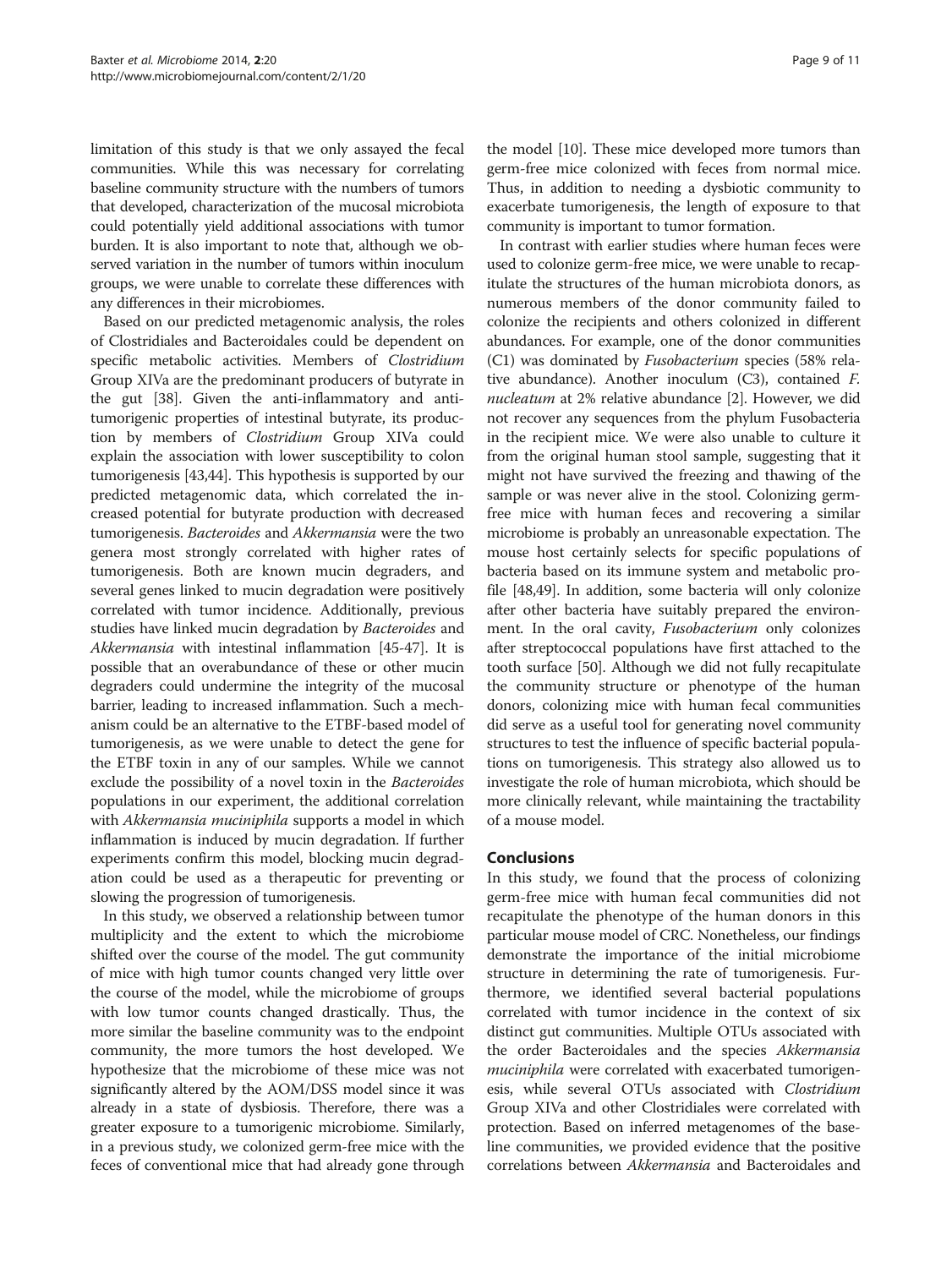<span id="page-9-0"></span>tumor incidence could be a result of their ability to degrade mucin, and the negative correlation between the Clostridiales and tumor incidence could be due to the production of butyrate. The results are consistent with a model in which susceptibility is determined by the balance between mucin degradation and short chain fatty acid production. More studies are needed to confirm these results and to test the mechanisms by which these or other bacterial populations influence colon tumorigenesis. A better understanding of microbiome structures with a propensity to promote or inhibit tumorigenesis could lead to the development of prebiotic or probiotic therapies to prevent or slow the development and progression of CRC.

# Additional file

[Additional file 1: Table S1.](http://www.biomedcentral.com/content/supplementary/2049-2618-2-20-S1.docx) Metadata for the six inoculum donors. Figure S1. Temporal changes in community structure. NMDS ordination based the differences in OTU abundances between samples on day 0 and day 73. Distances were calculated with  $\Theta_{\text{YC}}$ . Figure S2. Samples remain in same enterotypes over the course of the model. NMDS ordination showing DMM enterotypes generated based on genus level abundances on day 73. Distances were calculated with  $\Theta_{YCD}$ . Despite changes in OTU abundance over the course of the model, all mice clustered into the same enterotypes on day 73 as they did on day 0.

#### Abbreviations

AMOVA: analysis of molecular variance; ANOVA: analysis of variance; AOM: azoxymethane; CRC: colorectal cancer; DMM: Dirichlet multinomial mixture; DSS: dextran sulfate sodium; ETBF: enterotoxigenic Bacteroides fragilis; KO: KEGG ortholog; NMDS: nonmetric dimensional scaling; NSTI: nearest sequenced taxon index; OTU: operational taxonomic unit; PBS: phosphate-buffered saline; PCR: polymerase chain reaction; PICRUSt: Phylogenetic Investigation of Communities by Reconstruction of Unobserved States.

#### Competing interests

The authors declare that they have no competing interests.

#### Authors' contributions

NTB and JPZ designed and carried out the study, performed the bioinformatic and statistical analysis, and wrote the manuscript. GYC and PDS helped design and write the manuscript. All authors read and approved the final manuscript.

#### Acknowledgements

This work was supported by grants from the National Institutes for Health to PDS (R01GM099514, R01HG005975, P30DK034933, and University of Michigan GI SPORE) and GYC (University of Michigan GI SPORE and ARRA Supplement P30CA4659-22S3). The funding agencies had no role in study design, data collection and analysis, decision to publish, or preparation of the manuscript.

#### Author details

<sup>1</sup>Department of Microbiology and Immunology, University of Michigan, Ann Arbor, Michigan, USA. <sup>2</sup>Department of Internal Medicine, Division of Hematology and Oncology, University of Michigan, Ann Arbor, Michigan, USA.

#### Received: 5 March 2014 Accepted: 4 June 2014 Published: 17 June 2014

#### References

1. American Cancer Society: Colorectal Cancer Facts & Figures 2011-2013. Atlanta: 2013.

- Kostic AD, Chun E, Robertson L, Glickman JN, Gallini CA, Michaud M, Clancy TE, Chung DC, Lochhead P, Hold GL, El-Omar EM, Brenner D, Fuchs CS, Meyerson M, Garrett WS: Fusobacterium nucleatum potentiates intestinal tumorigenesis and modulates the tumor-immune microenvironment. Cell Host Microbe 2013, 14(2):207–215.
- 3. Wu S, Rhee KJ, Albesiano E, Rabizadeh S, Wu X, Yen HR, Huso DL, Brancati FL, Wick E, McAllister F, Housseau F, Pardoll DM, Sears CL: A human colonic commensal promotes colon tumorigenesis via activation of T helper type 17 T cell responses. Nat Med 2009, 15(9):1016–1022.
- 4. Arthur JC, Perez-Chanona E, Mühlbauer M, Tomkovich S, Uronis JM, Fan TJ, Campbell BJ, Abujamel T, Dogan B, Rogers AB, Rhodes JM, Stintzi A, Simpson KW, Hansen JJ, Keku TO, Fodor AA, Jobin C: Intestinal inflammation targets cancer-inducing activity of the microbiota. Science 2012, 338(6103):120–123.
- 5. Cheesman SE, Neal JT, Mittge E, Seredick BM, Guillemin K: Epithelial cell proliferation in the developing zebrafish intestine is regulated by the .<br>Wnt pathway and microbial signaling via Myd88. Proc Natl Acad Sci USA 2011, 108(Suppl 1):4570–4577.
- Dolara P, Caderni G, Salvadori M, Morozzi G, Fabiani R, Cresci A, Orpianesi C, Trallori G, Russo A, Palli D: Fecal levels of short-chain fatty acids and bile acids as determinants of colonic mucosal cell proliferation in humans. Nutr Cancer 2002, 42(2):186–190.
- 7. Stappenbeck TS, Hooper LV, Gordon JI: Developmental regulation of intestinal angiogenesis by indigenous microbes via Paneth cells. Proc Natl Acad Sci USA 2002, 99(24):15451–15455.
- 8. Huxley RR, Ansary-Moghaddam A, Clifton P, Czernichow S, Parr CL, Woodward M: The impact of dietary and lifestyle risk factors on risk of colorectal cancer: a quantitative overview of the epidemiological evidence. Int J Cancer 2009, 125(1):171–180.
- 9. Chambers WM, Warren BF, Jewell DP, Mortensen NJM: Cancer surveillance in ulcerative colitis. Br J Surg 2005, 92(8):928-936.
- 10. Zackular JP, Baxter NT, Iverson KD, Sadler WD, Petrosino JF, Chen GY, Schloss PD: The gut microbiome modulates colon tumorigenesis. mBio 2013, 4(6):e00692–e00613.
- 11. Wang T, Cai G, Qiu Y, Fei N, Zhang M, Pang X, Jia W, Cai S, Zhao L: Structural segregation of gut microbiota between colorectal cancer patients and healthy volunteers. ISME J 2012, 6(2):320-329.
- 12. Chen HM, Yu YN, Wang JL, Lin YW, Kong X, Yang CQ, Yang L, Liu ZJ, Yuan YZ, Liu F, Wu JX, Zhong L, Fang DC, Zou W, Fang JY: Decreased dietary fiber intake and structural alteration of gut microbiota in patients with advanced colorectal adenoma. Am J Clin Nutr 2013, 97(5):1044–1052.
- 13. Chen W, Liu F, Ling Z, Tong X, Xiang C: Human intestinal lumen and mucosa-associated microbiota in patients with colorectal cancer. PLoS One 2012, 7(6):e39743.
- 14. Shen XJ, Rawls JF, Randall T, Burcal L, Mpande CN, Jenkins N, Jovov B, Abdo Z, Sandler RS, Keku TO: Molecular characterization of mucosal adherent bacteria and associations with colorectal adenomas. Gut Microbes 2010, 1(3):138–147.
- 15. Kostic AD, Gevers D, Pedamallu CS, Michaud M, Duke F, Earl AM, Ojesina AI, Jung J, Bass AJ, Tabernero J, Baselga J, Liu C, Shivdasani RA, Ogino S, Birren BW, Huttenhower C, Garrett WS, Meyerson M: Genomic analysis identifies association of Fusobacterium with colorectal carcinoma. Genome Res 2012, 22(2):292–298.
- 16. Rubinstein MR, Wang X, Liu W, Hao Y, Cai G, Han YW: Fusobacterium nucleatum promotes colorectal carcinogenesis by modulating Ecadherin/β-catenin signaling via its FadA adhesin. Cell Host Microbe 2013, 14(2):195–206.
- 17. Toprak NU, Yagci A, Gulluoglu BM, Akin ML, Demirkalem P, Celenk T, Soyletir G: A possible role of Bacteroides fragilis enterotoxin in the aetiology of colorectal cancer. Clin Microbiol Infec 2006, 12(8):782–786.
- 18. Alpert C, Sczesny S, Gruhl B, Blaut M: Long-term stability of the human gut microbiota in two different rat strains. Curr Issues Mol Biol 2008, 10(1–2):17–24.
- 19. Turnbaugh PJ, Ley RE, Mahowald MA, Magrini V, Mardis ER, Gordon Jl: An obesity-associated gut microbiome with increased capacity for energy harvest. Nature 2006, 444(7122):1027–1031.
- 20. Koren O, Goodrich JK, Cullender TC, Spor A, Laitinen K, Bäckhed HK, Gonzalez A, Werner JJ, Angenent LT, Knight R, Bäckhed F, Isolauri E, Salminen S, Ley RE: Host remodeling of the gut microbiome and metabolic changes during pregnancy. Cell 2012, 150(3):470–480.
- 21. Smith MI, Yatsunenko T, Manary MJ, Trehan I, Mkakosya R, Cheng J, Kau AL, Rich SS, Concannon P, Mychaleckyj JC, Liu J, Houpt E, Li JV, Holmes E,